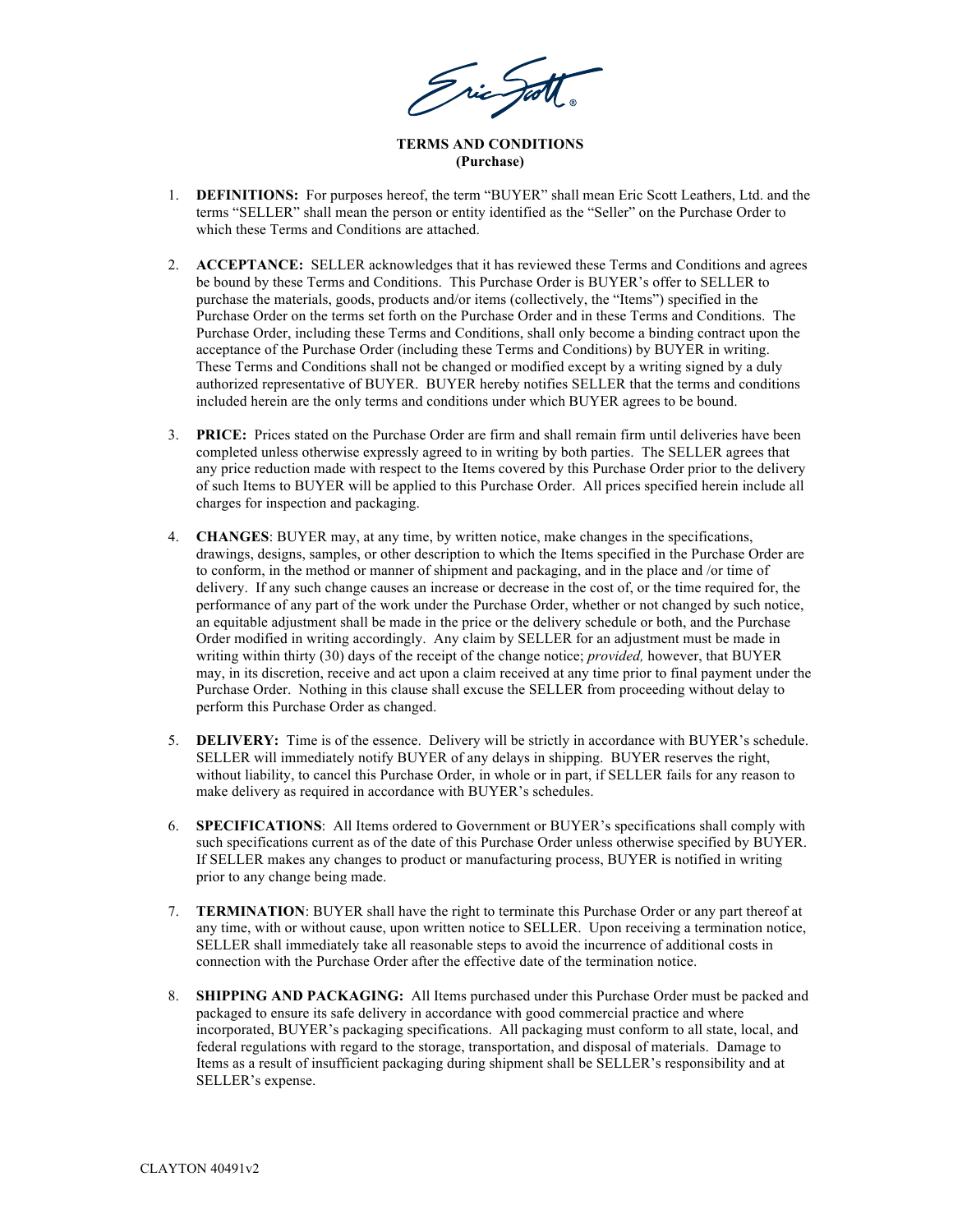An itemized packing list must accompany each shipment. Packing slip must include purchase order number, quantity, item description, shipping date, and delivery address.

- 9. **INSPECTION**: BUYER or BUYER'S customers have right-of-access to SELLER's facility and applicable records. All Items shall be subject to inspection and testing at all times and places, including during the period of manufacture, by BUYER or BUYER's customer (and if the Purchase Order is placed under a Government contract, the Government). If any inspection or test is made on SELLER's premises, SELLER, without additional charge, shall provide all reasonable facilities and assistance for the safety and convenience of BUYER's (and Government's) inspectors or customers. Such inspections and tests shall be performed in such a manner as not to unduly delay the work. All inspections are for BUYER's (or the Government's) benefit and shall not create any acceptance or waiver. All Items are also subject to final inspection and acceptance at BUYER'S facility notwithstanding any payments or prior inspections. Such final inspection shall be made within a reasonable time after delivery.
- 10. **BUYER APPROVALS AND REVIEWS:** The review or approval by BUYER (or the Government) of any work hereunder or any samples, designs, drawings, specifications, or other documents or things prepared hereunder shall not relieve SELLER of any of its obligations under this Purchase Order nor excuse or constitute a waiver of any defects or nonconformities in any Items furnished under the Purchase Order, nor change, modify or otherwise affect any of the provisions of the Purchase Order, including, but not limited to, the prices and delivery schedule contained herein.
- 11. **WARRANTY**: Unless otherwise agreed to in writing by the parties, SELLER warrants as follows: (a) Items shall be free from all defects (including latent defects) in workmanship, material and design, and, shall not be reworked, rebuilt or refurbished merchandise; (b) SELLER has good title to all Items sold to BUYER under the Purchase Order, free and clear of liens and other encumbrances; (c) the manufacture, distribution, use and sale of Items hereunder shall not infringe upon the patent, copyright, trademark, trade secret or any other proprietary right of a third party; (d) all Items ordered to specifications will conform thereto and to any drawings, samples or other description(s) furnished or adopted by BUYER; (e) At any point in time, during or after Purchase Order has shipped, SELLER will notify BUYER in writing of any nonconforming product and (f) Items not ordered to specifications will be fit and adequate for their intended purpose and will be merchantable, of good material and free from defect. The forgoing warranties and representations are in addition to and without prejudice to all other warranties expressed or implied by law. Such warranties, together with SELLER's service warranties and guarantees, if any, shall survive inspection, testing, acceptance of, and payment for, Items and shall run to BUYER, its successors, assigns and customers. BUYER may, at its option, either return for credit or refund or require prompt correction or replacement of the defective or nonconforming Items or part thereof. Return to SELLER of any defective or nonconforming Items and delivery to BUYER of any corrected or replaced Items shall be at SELLER's expense. Items required to be corrected or replaced shall be subject to the provisions of the clause hereto entitled "Inspection" in the same manner and to the same extent as Items originally delivered under this Purchase Order, but only as to the corrected or replaced part(s) thereof. Items that are required to be corrected or replaced due to defective item or nonconformity found in item, SELLER is required to answer a Corrective Action request.
- 12. **PROPRIETARY INFORMATION**: All written information obtained by the SELLER from BUYER in connection with this Purchase Order and which is identified as proprietary, including, but not limited to, any specifications, drawings, blueprints, and software programs, shall remain the property of BUYER, shall be used by the SELLER only to the extent necessary for performance of this Purchase Order and shall not be disclosed to any third parties without prior written consent of BUYER. Upon BUYER's request, promptly return to BUYER all such proprietary information that is in tangible form (including copies and summaries) or, at BUYER's option, destroy such proprietary information and provide BUYER with certification of such destruction. The obligations under this Section will survive the expiration or termination of the Purchase Order.
- 13. **ASSIGNMENT/SUBCONTRACTING**: SELLER shall not assign this Purchase Order or any of its rights under this Purchase Order nor delegate or subcontract any of its obligations of work under this Purchase Order without the prior written consent of BUYER. If BUYER approves, Seller shall communicate to supplier any critical characteristics and requirements of the Purchase Order.
- 14. **INFRINGEMENT INDEMNITY:** SELLER shall indemnify BUYER, its successors, assigns, agents, customers and users of the Items purchased under this Purchase Order against any loss, judgment, damage, liability, cost or expense (including attorneys' fees) incurred by any of them, and shall defend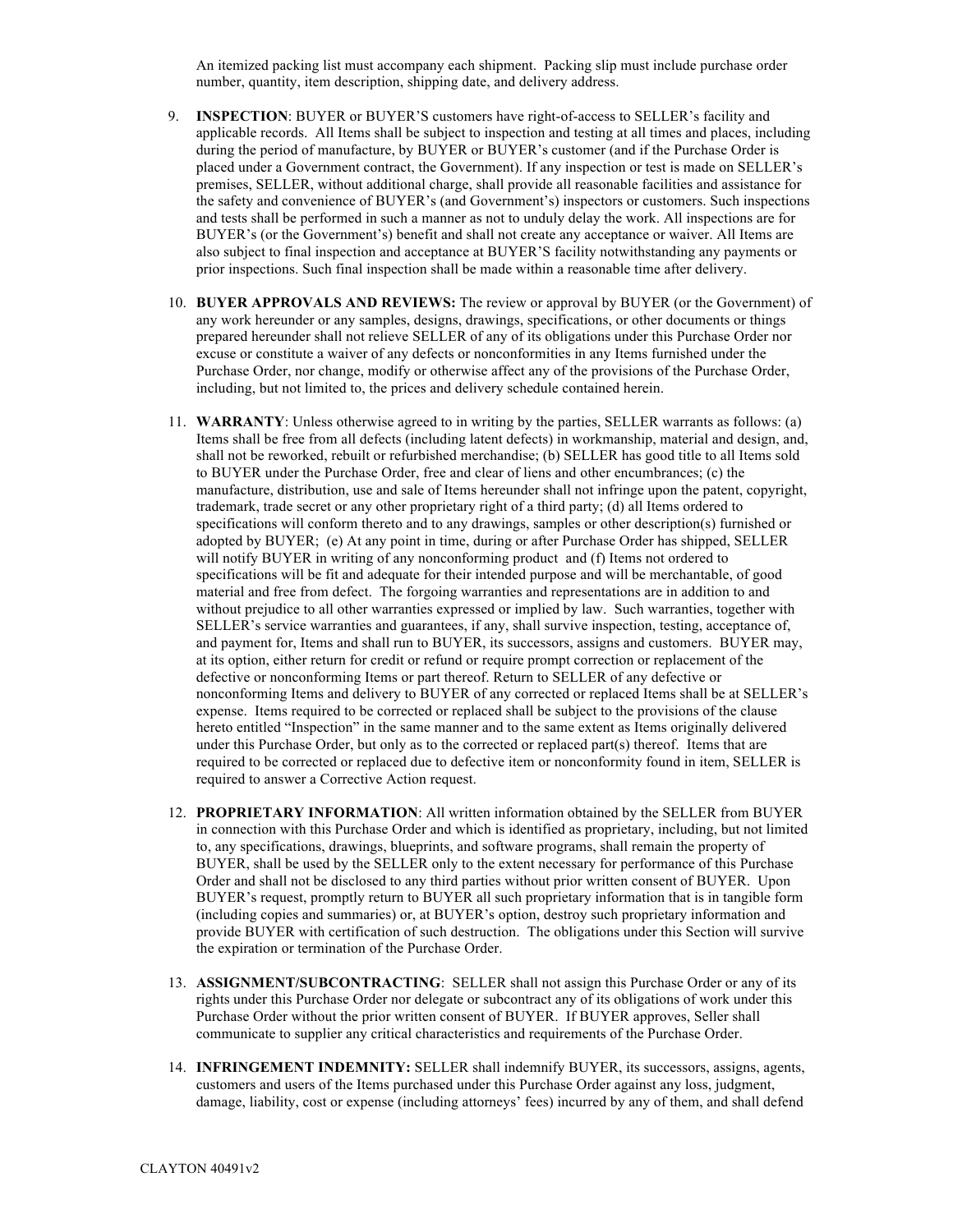all or any of them from any demand, claim, suit, or other proceeding of a third party involving infringement or alleged infringement of any patent, copyright, trademark, trade secret or any other proprietary right of the third party by the manufacture, distribution, use or disposition of any Items supplied under this Purchase Order. BUYER shall promptly notify SELLER of any demand or the filing of any suit for which BUYER is entitled to indemnification under this Section; shall provide SELLER reasonable assistance, at SELLER's request and sole expense, needed in the defense or settlement of any demand or suit; however, SELLER shall not settle any demand or suit without the consent of BUYER unless such settlement includes a full discharge and release of liability for BUYER.

15. **BUYER'S PROPERTY**: (a) All property used by SELLER in connection with this Purchase Order which is owned by, furnished to, charged to, or paid for by BUYER, including, but not limited to, materials, tools, dies, jigs, molds, patterns, fixtures, equipment, drawings and technical information, specifications, and any replacement thereof, shall be and remain the property of BUYER and subject to removal and inspection by BUYER at any time without cost or expense to BUYER and BUYER shall have free access to SELLER's premises for the purpose of inspecting or removing such property. All such property shall be identified and marked as BUYER's property, used only for this Purchase Order, and adequately insured by SELLER at SELLER's own expense for BUYER's protection. SELLER shall assume all liability for and shall maintain and repair such property and return the same to BUYER in its original condition, reasonable wear and tear excepted. When such property is no longer required hereunder, SELLER shall furnish BUYER with a list thereof and shall comply with any disposition instructions from BUYER.

(b) Materials, excluding U.S. Government property, furnished by BUYER in connection with this Purchase Order on other than a charge basis shall be deemed to be held by SELLER as bailee thereof. SELLER agrees to pay BUYER's replacement cost for all such material spoiled or not satisfactorily accounted for over and above two percent (2%) thereof allowable for scrap loss.

- 16. **TITLE**: Terms of shipping are FOB the BUYER's location unless otherwise noted within the terms of this purchase order. Title and risk of loss shall pass to BUYER upon receipt at BUYER's location.
- 17. **NOTICE TO BUYER OF LABOR DISPUTES:** (a) Whenever SELLER has knowledge that any actual or potential labor dispute is delaying or threatens to delay the timely performance of this order, SELLER shall immediately give notice, including all relevant information, to BUYER. (b) SELLER agrees to insert the substance of this clause, including this paragraph (b), in any subcontract hereunder as to which a labor dispute could delay the timely performance of this order.
- 18. **COMPLIANCE WITH LAWS:** SELLER agrees to comply with all Federal, state and local laws, executive orders, rules and regulations applicable to its performance under this Purchase Order.
- 19. **TAXES**: SELLER is liable for and shall pay all taxes imposed on SELLER or BUYER by this Purchase Order except those that BUYER specifically agrees or is required by law to pay and which are separately stated on SELLER's invoice. Prices shall not include any taxes for which BUYER has furnished an exemption certificate.
- 20. **EQUAL OPPORTUNITY:** SELLER shall comply with Executive Order 11246, as amended, and the rules, regulations, and orders of the Secretary of Labor thereunder unless that Executive Order or applicable regulations exempt SELLER or this order from compliance.

## 21. **HAZARDOUS MATERIALS:**

- (a) Hazardous material, as used in this clause, includes (1) any material defined, as hazardous under the latest version of Federal, Standard No. 313 (including revisions adopted during the term of the contract), and (2) any material that could be hazardous or injurious to the health or physical safety of a human being, even is such hazard or injury can occur only from mishandling or misuse of the material.
- (b) SELLER shall notify BUYER of every hazardous material, as defined in paragraph (a) of this clause, to be delivered under this Purchase Order. The hazardous material shall be properly identified and include any applicable identification number, such as National Stock Number or Special Item Number. This information shall also be included on the Material Safety Data Sheet submitted under this contract. SELLER shall supply instructional materials as appropriate.